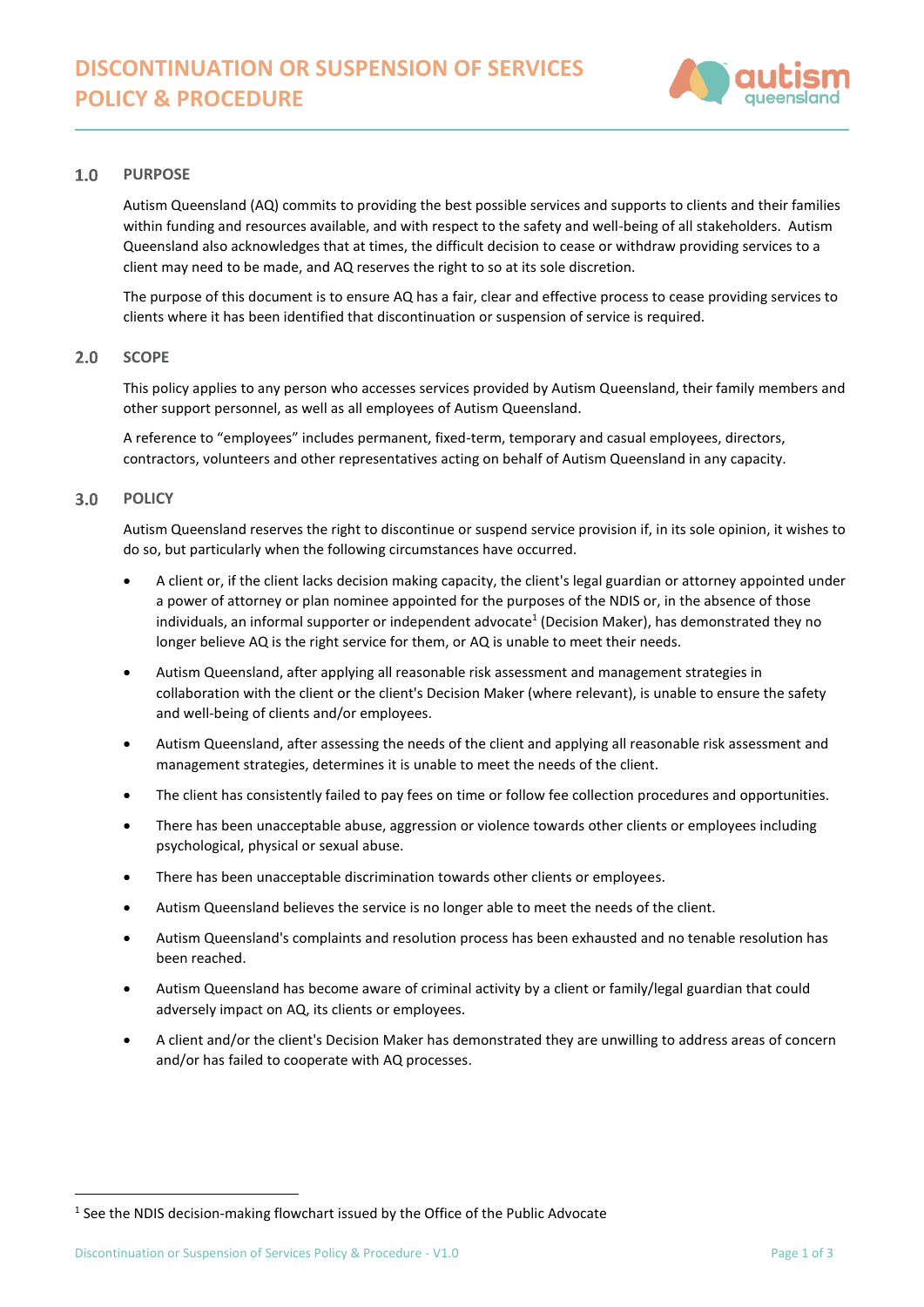

# $4.0$ **PRINCIPLES**

Autism Queensland will ensure:

- all other options have been exhausted prior to making a decision relating to discontinuation or suspension of services;
- the client is provided with the necessary information and explanation in appropriate communication formats in relation to the discontinuation or suspension of services from AQ; and
- the client or the client's Decision Maker has been given notice of the discontinuation or suspension of services which is reasonable in the circumstances.

### $5.0$ **PROCEDURE**

Autism Queensland will:

- ensure the decision for discontinuation or suspension of a service is made by the Executive Manager responsible for the service or department;
- document actions undertaken to attempt to ensure AQ could continue to provide services to the client and avoid discontinuation of services, and the circumstances which have led to AQ's decision to discontinue the services;
- provide documentation and communication to the client in an appropriate format to ensure, as far as is possible, that there is understanding of AQ's process and rationale for decisions made regarding service provision;
- provide support on where and how to source information about other potentially relevant services outside AQ, if available or known;
- engage in a planned and coordinated transition to another provider to a reasonable level or to the extent of available funding;
- make AQ's complaint process available and clear including how to lodge a complaint with the appropriate government body;
- in communications with clients, use its best endeavours to use communication modes, language, and terms that the client and/or their Decision Maker can understand.

## **RELATED DOCUMENTS**  $6.0$

**Legislation and Regulations**

*[Australian Consumer Law \(as part of the Competition and Consumer Act 2010 \(Cth\)\)](https://www.legislation.gov.au/Series/C2004A00109)*

*[Disability Discrimination and Other Human Rights Legislation Amendment Act 2009 \(Cth\)](https://www.legislation.gov.au/Details/C2011C00175)*

*[Disability Services Act 2006 \(Qld\)](https://www.legislation.qld.gov.au/view/html/inforce/current/act-2006-012)*

*[Disability Services Regulation 2017 \(Qld\)](https://www.legislation.qld.gov.au/view/html/inforce/current/sl-2017-0099)*

*[Education \(Accreditation of Non-State Schools\) Act 2017 \(Qld\)](https://www.legislation.qld.gov.au/view/html/inforce/current/act-2017-024)*

*[Education \(Accreditation of Non-State Schools\) Regulation 2017 \(Qld\)](https://www.legislation.qld.gov.au/view/html/inforce/current/sl-2017-0197)*

*[Education \(General Provisions\) Act 2006 \(Qld\)](https://www.legislation.qld.gov.au/view/html/inforce/current/act-2006-039)*

*[Education \(General Provisions\) Regulation 2017 \(Qld\)](https://www.legislation.qld.gov.au/view/html/inforce/current/sl-2017-0161)*

*[National Disability Insurance Scheme Act 2013 \(Cth\)](https://www.legislation.gov.au/Series/C2013A00020)*

**Standards and Principles**

Australian Privacy Principles

- NDIS Practice Standards
- NDIS Quality and Safeguarding Framework